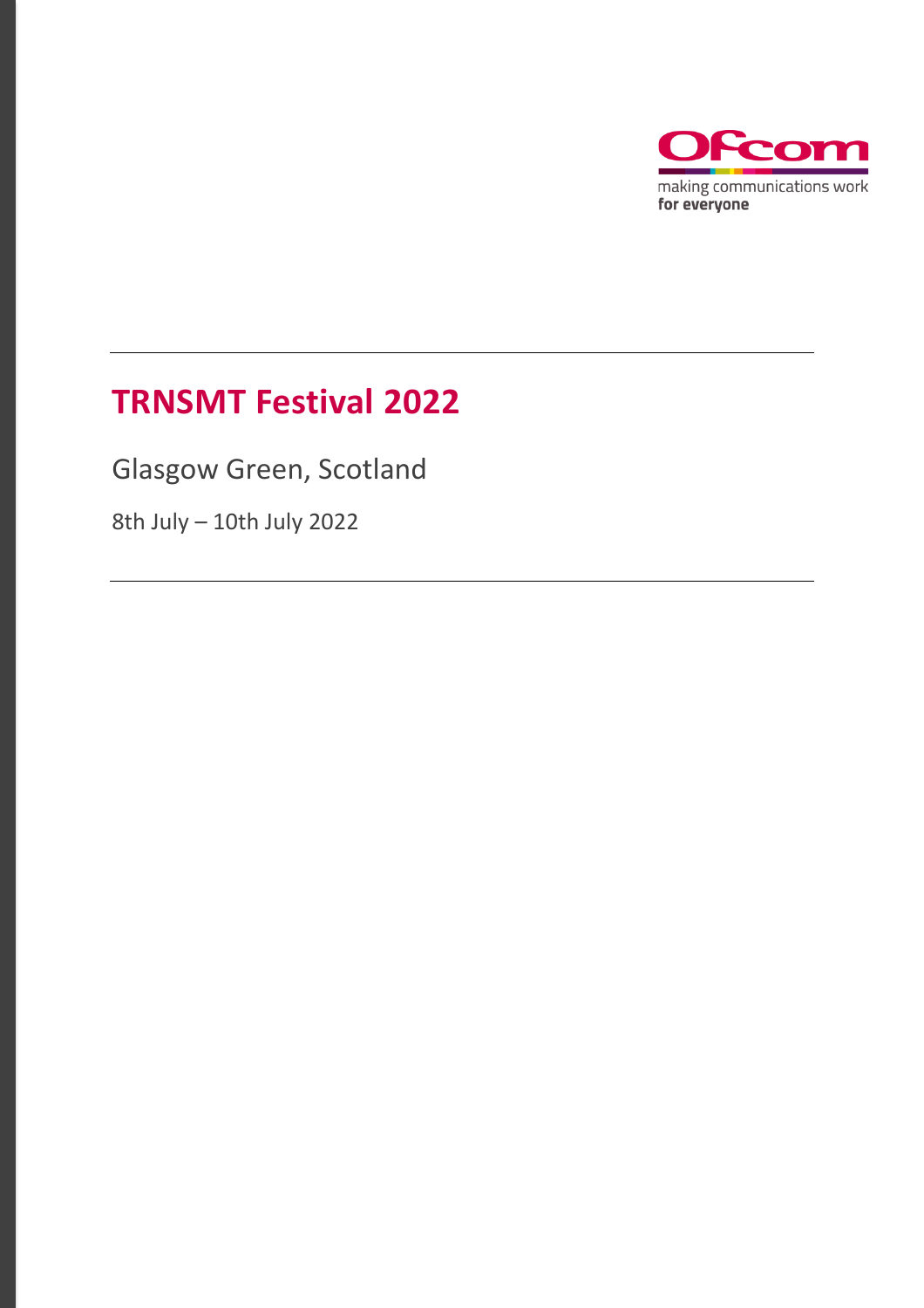# Introduction

TRNSMT Festival is designated as a Major Event, where careful control of frequency assignments will need to be implemented in order to establish a successful working system.

The Event will be coordinated by Nelson Fok.



Nelson Fok

Our office contact details are

+44 (0) 207 981 3803 or emai[l pmse@Ofcom.org.uk](mailto:pmse@arqiva.com)

or email nelson.fok@ofcom.org.uk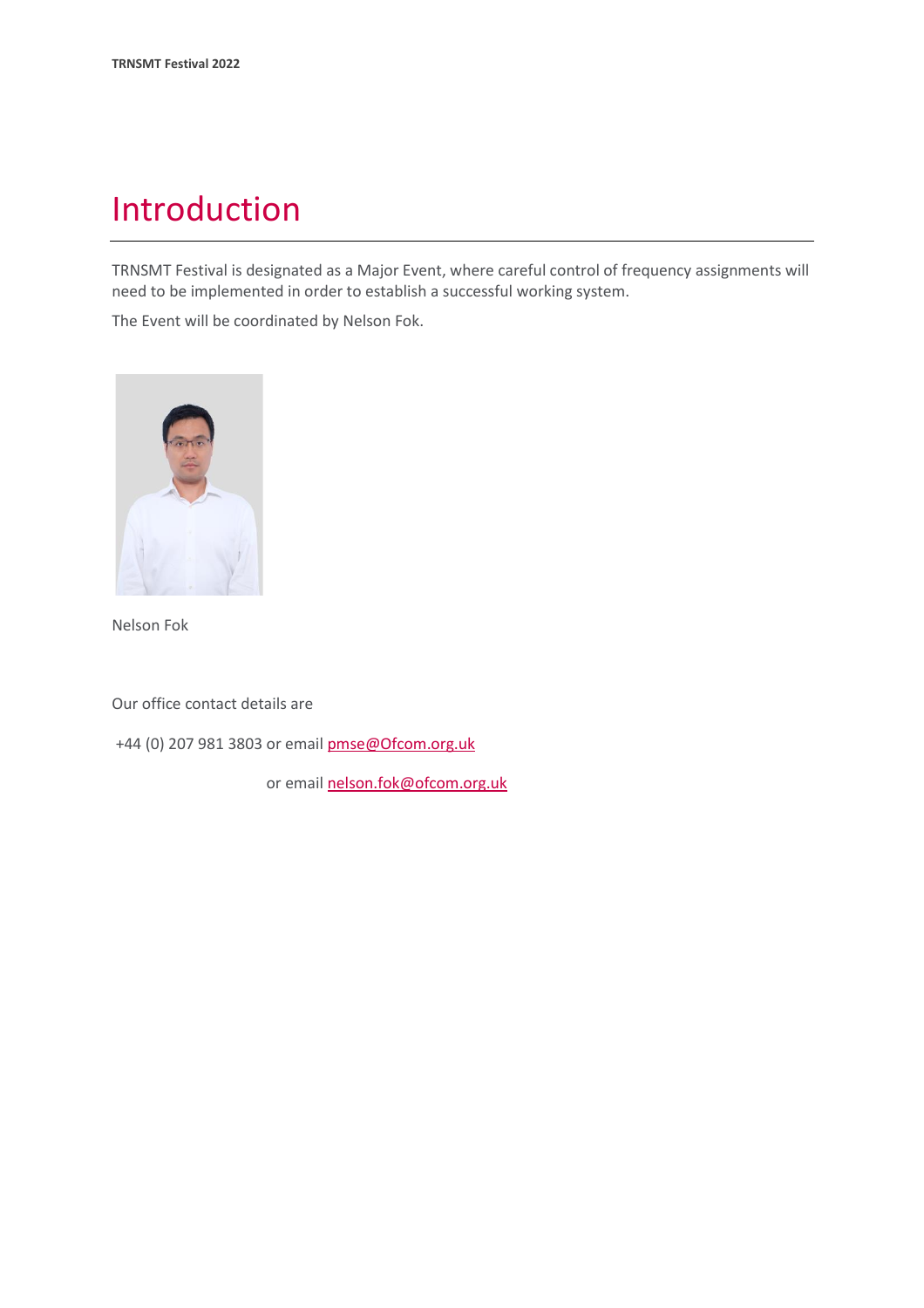# **Contents**

### **Section**

| 1. Application Process        | 1             |
|-------------------------------|---------------|
| 2. Coordination and Licensing | $\mathcal{P}$ |
| 3. Event Time                 | $\mathbf{R}$  |
| 4. Useful Contacts            | Δ             |
|                               |               |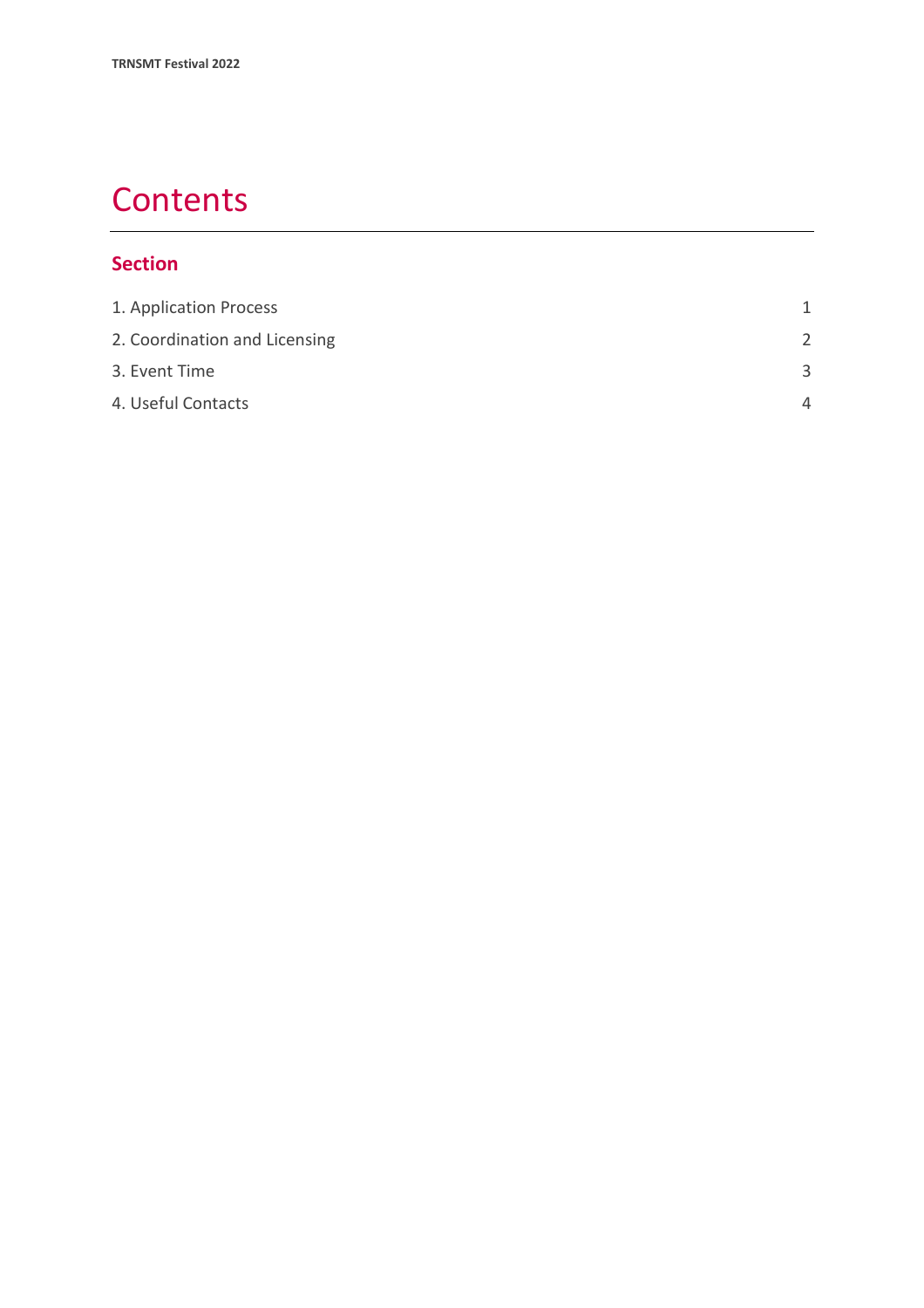# <span id="page-3-0"></span>Application Process

### **Submit your completed application form to Ofcom PMSE by 10th June 2022**



**We aim to issue licences (where applications have been received within the stated time periods) on or before the 24th June 2022**



#### **Payment MUST be received before the start of the event, otherwise you will not be licensed to use frequencies.**

We accept Debit/Credit Cards, Cheques and Bank Transfers or can take payment from existing carnets. *Please note that Ofcom PMSE are unable to accept payments made by AMEX.*

Wireless microphone and In Ear Monitors (IEMs) spectrum are always in high demand at festivals, and TRNSMT will be no exception. Therefore, applicants are asked to submit their requests at the earliest possible opportunity. It is advisable to submit frequency applications by the **10 th June 2022**, as applications submitted later than this may not be accommodated as required.

As TRNSMT is designated a Major Event, applications for frequencies will not be subject to Ofcom PMSE's usual three-day turnaround rule. All frequency applications will be collated and worked on at the same time in order to achieve the best frequency allocation plan.

Applications can be submitted via application form in the usual manner to [pmse@ofcom.org.uk.](mailto:pmse@ofcom.org.uk)

All application forms are downloadable from our websit[e https://www.ofcom.org.uk/manage-your](https://www.ofcom.org.uk/manage-your-licence/radiocommunication-licences/pmse/apply-for-a-pmse-licence)[licence/radiocommunication-licences/pmse/apply-for-a-pmse-licence](https://www.ofcom.org.uk/manage-your-licence/radiocommunication-licences/pmse/apply-for-a-pmse-licence)

On receipt of all frequency applications customers will be notified via email that their application has been received. Once applications have been reviewed, customers will be contacted if there are any immediate concerns regarding their requirements, or if any relevant information has been omitted.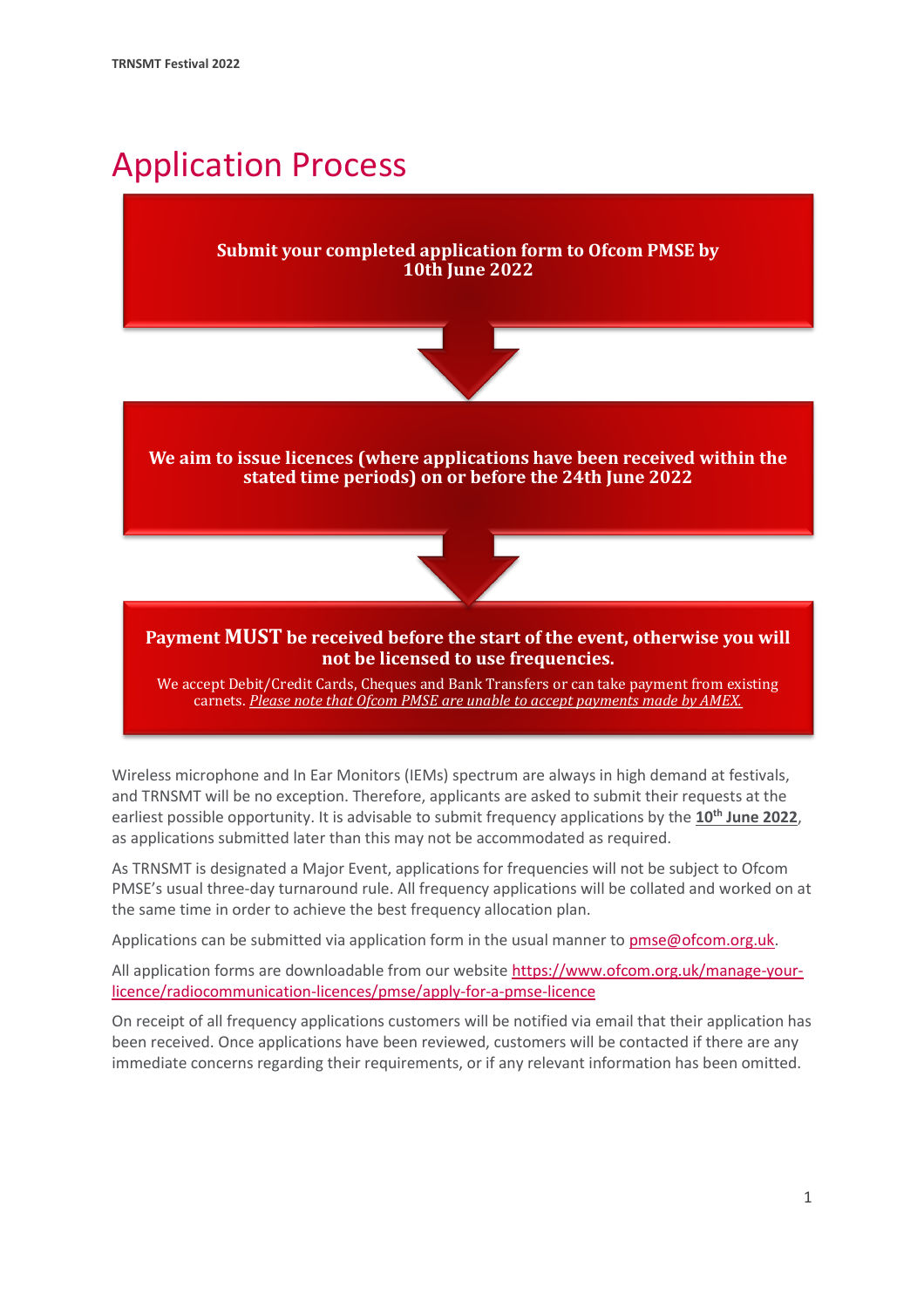# <span id="page-4-0"></span>Coordination and Licensing

## **General Information**

There will be high demand for microphone and IEM frequencies for TRNSMT, but PMSE will endeavor to satisfy all requirements. The main areas of concentrated spectrum use will be the stages; therefore, it is vital from a coordination perspective that all relevant information is included on application forms; this includes the precise location of talkback antennas. If the locations of talkback antennas are not provided, PMSE will call to obtain this information, which may delay the process.

Information key to the coordination process includes:

- The number of wireless microphones, IEMs and talkback systems and cameras required
- The frequency range that equipment will tune across (greater flexibility will aid the coordination process)
- The act's name, stage, date and time of performance
- The location of wireless talkback antennas within the grounds

Such information can be included on the application form or an accompanying email.

The use of wireless microphones and IEMs is restricted throughout the UK due to Digital TV carrier signals. The list of available TV channels for these venues can be found on the UHF Mic Planner via the Login page. The availability of these frequencies will be limited due to other licensed users nearby and the digital footprint. You may want to consult this tool before applying.

The commonly used GB and K4E tuning ranges will be heavily affected by DTV in Glasgow, with no channels being clear of transmission between 614 – 686MHz. Taking this into account, it may be necessary to look for equipment in different ranges to avoid risk of interference or use frequencies in channel 38 (606.5 – 613.5MHz).

When Licences have been processed, a secure payment link will be emailed to the applicant. Once confirmation of payment has been received, the Licence will be issued and emailed to the applicant.

We aim to issue licences (where applications have been received within the stated time periods) on or before the **24th June 2022**, allowing sufficient time for equipment to be retuned or programmed if necessary.

### **Payment and Licence Documents**

It is imperative that we receive payment before your licence is scheduled to start so we can issue your licence documents. To help with this we accept Debit/Credit Cards, and Bank Transfers or can take payment from existing carnets. When paying by debit/credit card you will receive a secure payment link to your email address. Your licensing documentation will be dispatched upon receipt of payment. *Please note that Ofcom PMSE are unable to accept payments made by AMEX.*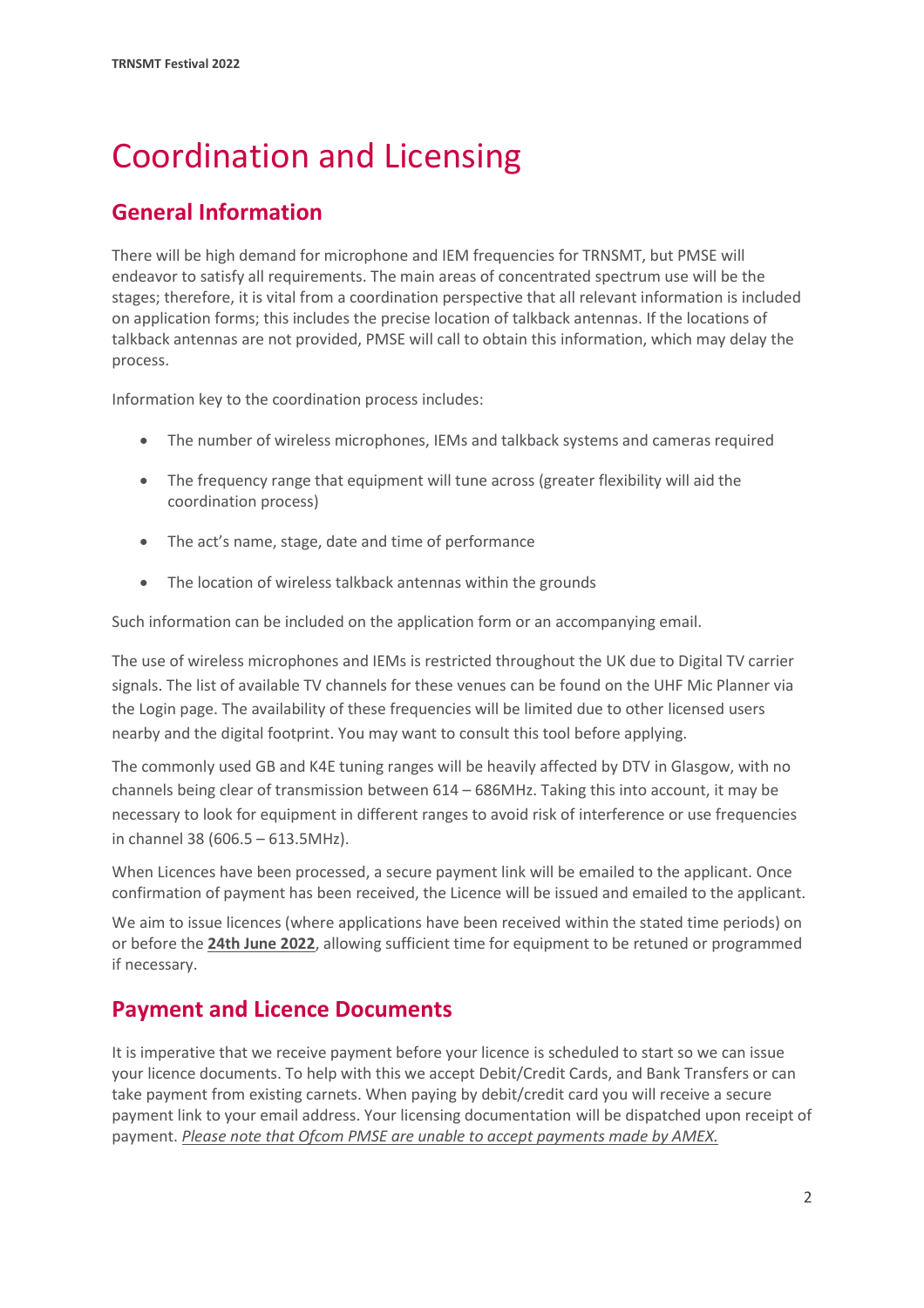# <span id="page-5-0"></span>Event Time

During the event it is imperative that all frequencies are used within the terms and conditions of the Licence held. This includes transmission of frequencies only during the times and dates stated on the Licence, not exceeding the designated maximum power, transmitting frequencies only from the location specified on the Licence or as discussed with the Event Coordinator.

If interference is experienced during the event the Event Coordinator will be available to assist during office hours by way of investigating the possible cause of the interference. If the cause is identified the necessary steps will be taken. If interference occurs outside of office hours the Emergency Coordinator will be able to assist and contact details are available in section 4.